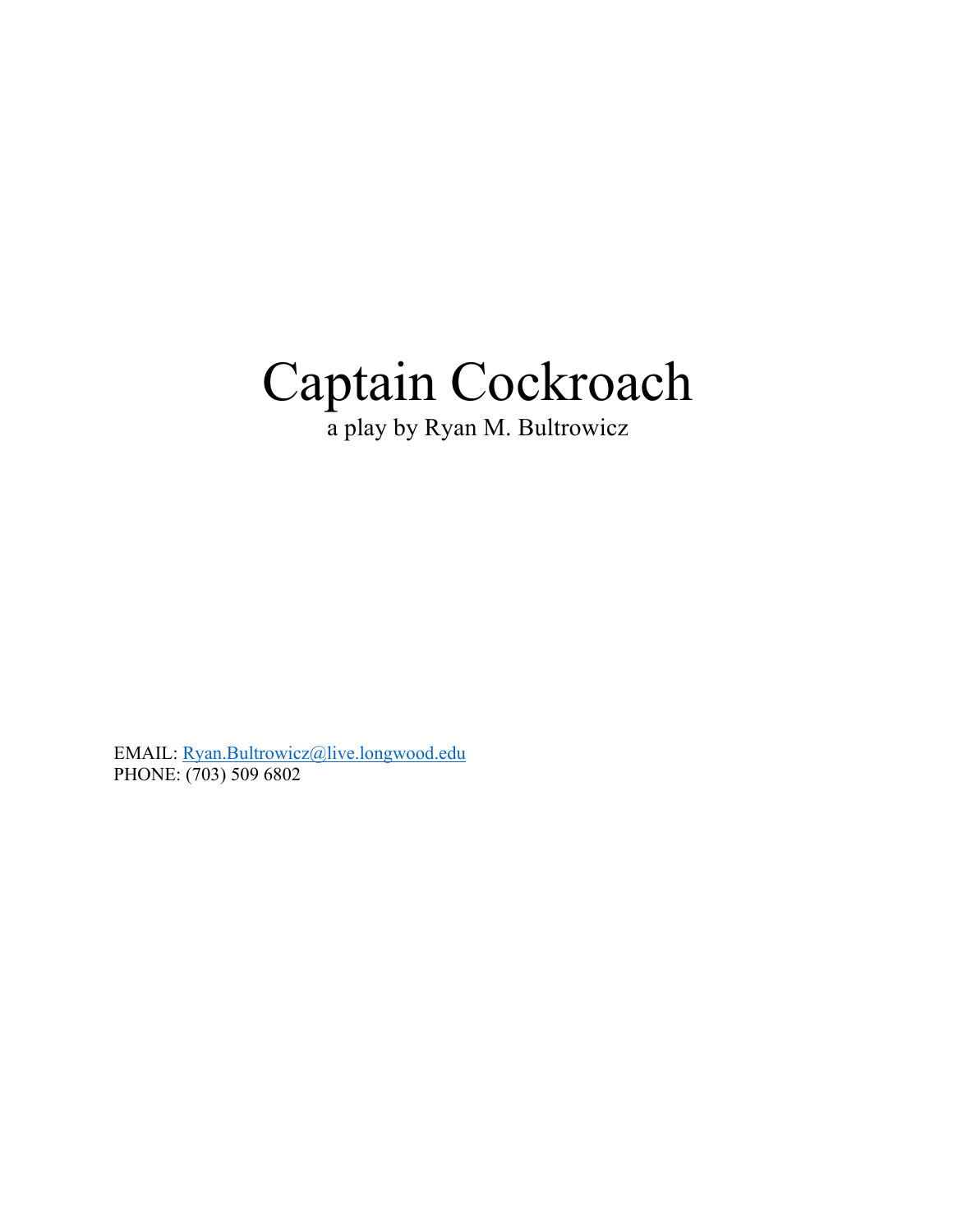*Lights up on a dirty street in New York City. Two cockroaches,* RAY *and*  CHARLIE, *haven taken shelter by the trash.* RAY *scribbles, with a broken pencil, on some paper.*

#### RAY

Captain's log: Day two. It's been twenty-four hours since my insidious metamorphosis.

#### CHARLIE

You're writing a captain's log?

#### RAY

I was writing a captain's log. Then I was interrupted.

#### **CHARLIE**

You have to be a captain to write a captain's log. You're not a captain. You're a cockroach.

#### RAY I'm still in charge.

#### **CHARLIE**

You're not in charge.

#### RAY

I was your supervisor when this cruel twist of fate fell upon us. That puts me in charge. That makes me the captain. Cockroach or no cockroach.

#### **CHARLIE**

You were a supervisor at a Krispy Kreme donut shop. Good for you. Now you're a cockroach. Now we're cockroaches. That makes us equal.

RAY Nobody asked you.

**CHARLIE** All cockroaches are created equal.

#### RAY

I'd rather not have to reprimand you, Charlie.

**CHARLIE** What are you going to do? Write me up?

RAY Actually, that's exactly what I'll do.

RAY *holds up the broken pencil and paper.*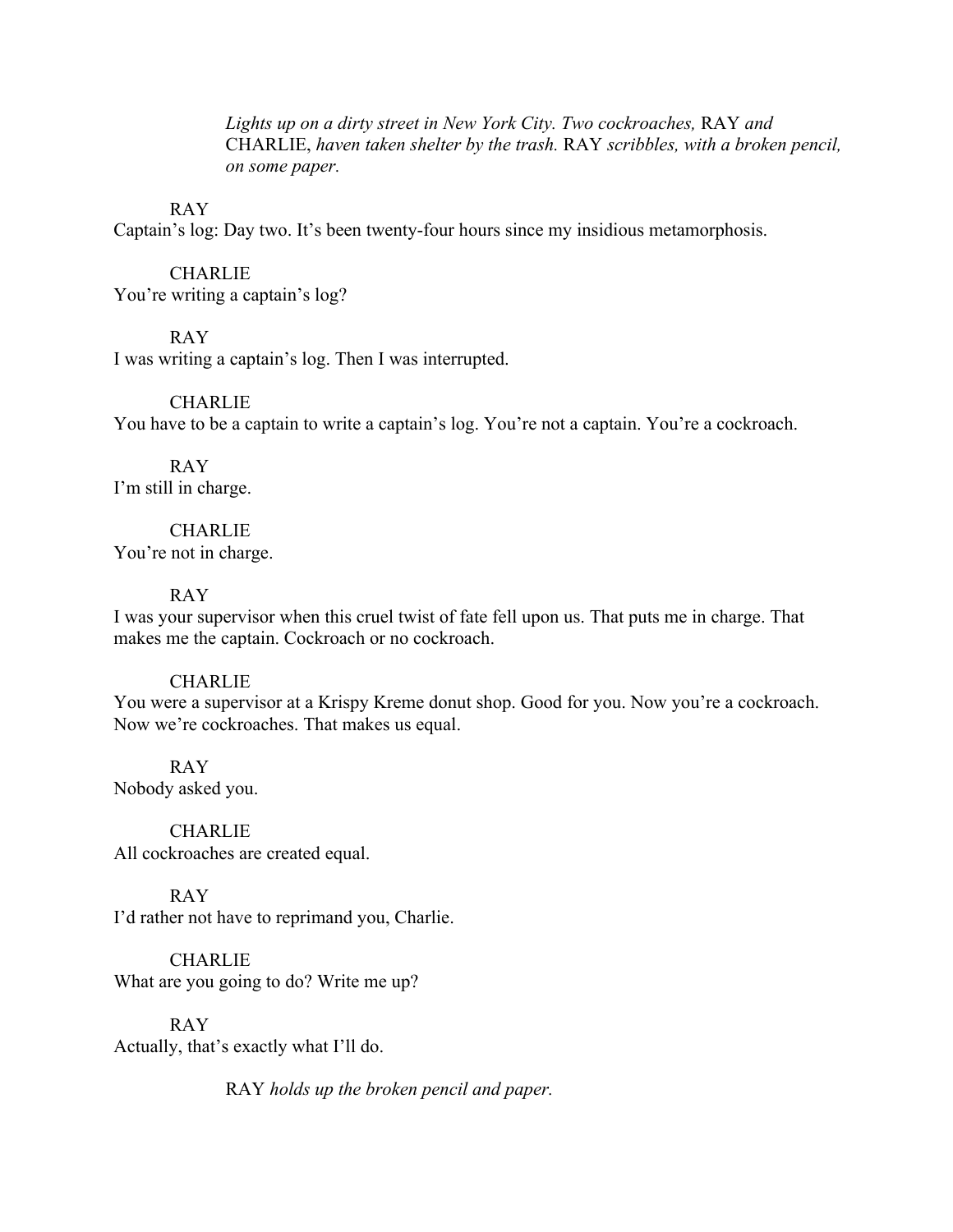#### RAY

I'm well within my authority to do so.

#### CHARLIE

You have no authority anymore, Ray. You. Are. A. Cockroach.

#### RAY

…Well.

#### *Pause.*

#### RAY

Well, then when this whole mess is sorted out – that's when I'll write you up! I may be a cockroach but I have a memory like an elephant. And when we're human again, you'll have quite the write-up! Three of those and they let you go, you know?

#### **CHARLIE**

This mess may never be sorted out. We may be cockroaches until the end of our lives. We may be cockroaches for all of eternity. Maybe we died. Maybe that's why we just suddenly transformed. Maybe this is the afterlife. Maybe this is Hell.

#### RAY

No! Don't say that. That's an awful thought. We're not dead and we're not in Hell. You have to do bad to go to Hell and I'm good. I do good.

CHARLIE What kind of good do you do?

#### RAY

General goodliness. You know the sort.

#### **CHARLIE**

No. I don't.

#### RAY

I don't have to explain myself to a subordinate!

#### **CHARLIE**

Whatever. I'm not religious anyway. I won't believe in Hell until the metal pinchers are stabbing into my nipples.

## RAY

I…your nipples?

#### **CHARLIE**

I don't know. Religion is weird like that sometimes. That's why I don't buy into it.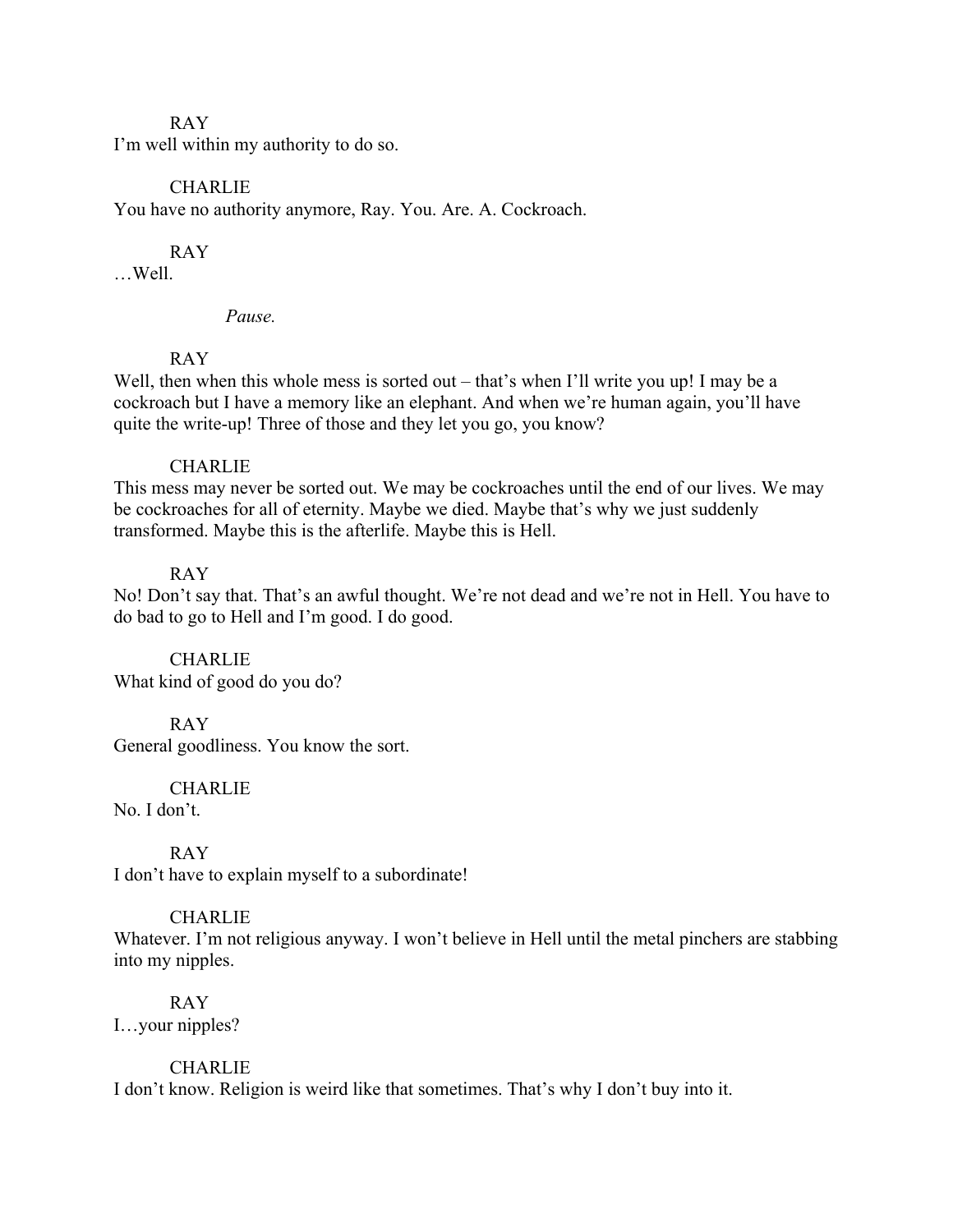#### RAY

We're cockroaches right now...but religion is weird.

#### CHARLIE

Two things can be weird at the same time. Don't be so close-minded.

#### RAY

You will not talk to me this way!

#### **CHARLIE**

You can write me up. I don't care. As far as I'm concerned, I quit the second I turned into a cockroach.

RAY

…You have a losing attitude.

#### **CHARLIE**

You're the one having a power-trip over here. Aren't we supposed to be figuring out why this happened to us? Aren't we supposed to be trying to figure out a way to transform back?

#### RAY

I was trying to do that! I was going to think through it with my captain's log!

#### **CHARLIE**

Alright, sorry. Jeez. I just think it's weird to call it something it's not.

RAY I'm the captain!

**CHARLIE** Of what?

RAY Of…of…well…you!

**CHARLIE** 

No.

RAY Yes, I am.

**CHARLIE** What are you going to do if I disobey an order?

RAY I…will…write you up.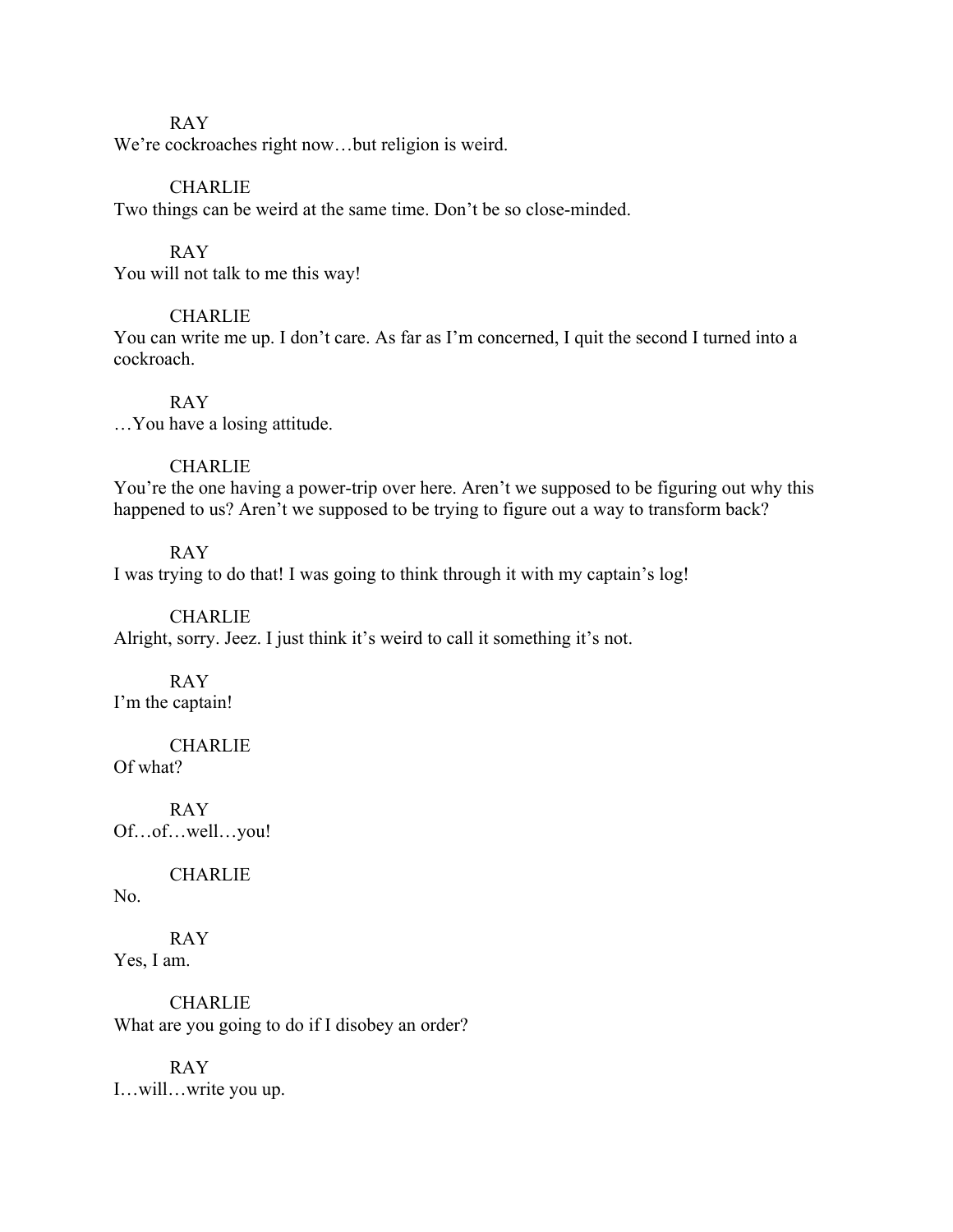**CHARLIE** I already quit. Remember, elephant brain?

RAY Not a Krispy Kreme write-up. A cockroach write-up!

**CHARLIE** What the hell is a cockroach write-up?

RAY Three cockroach write-ups…and…and…I won't help you turn back into a human.

CHARLIE Okay? But then I also wouldn't be helping you turn back into a human.

RAY I'll probably figure it out first. What can you accomplish with that losing attitude of yours?

**CHARLIE** You know what?

#### RAY

What?

CHARLIE *digs through some of the trash until eventually they pull out some paper and a pencil.*

CHARLIE I'm giving you a write-up.

RAY Excuse me?

**CHARLIE** Yup. For inciting violence.

RAY Inciting violence? That's ridiculous! I haven't incited any violence.

CHARLIE *is scribbling.*

**CHARLIE** 

You're making me want to hit you. That's inciting violence pal, don't care how you spin it.

CHARLIE *finishes scribbling and hands* RAY *the paper.*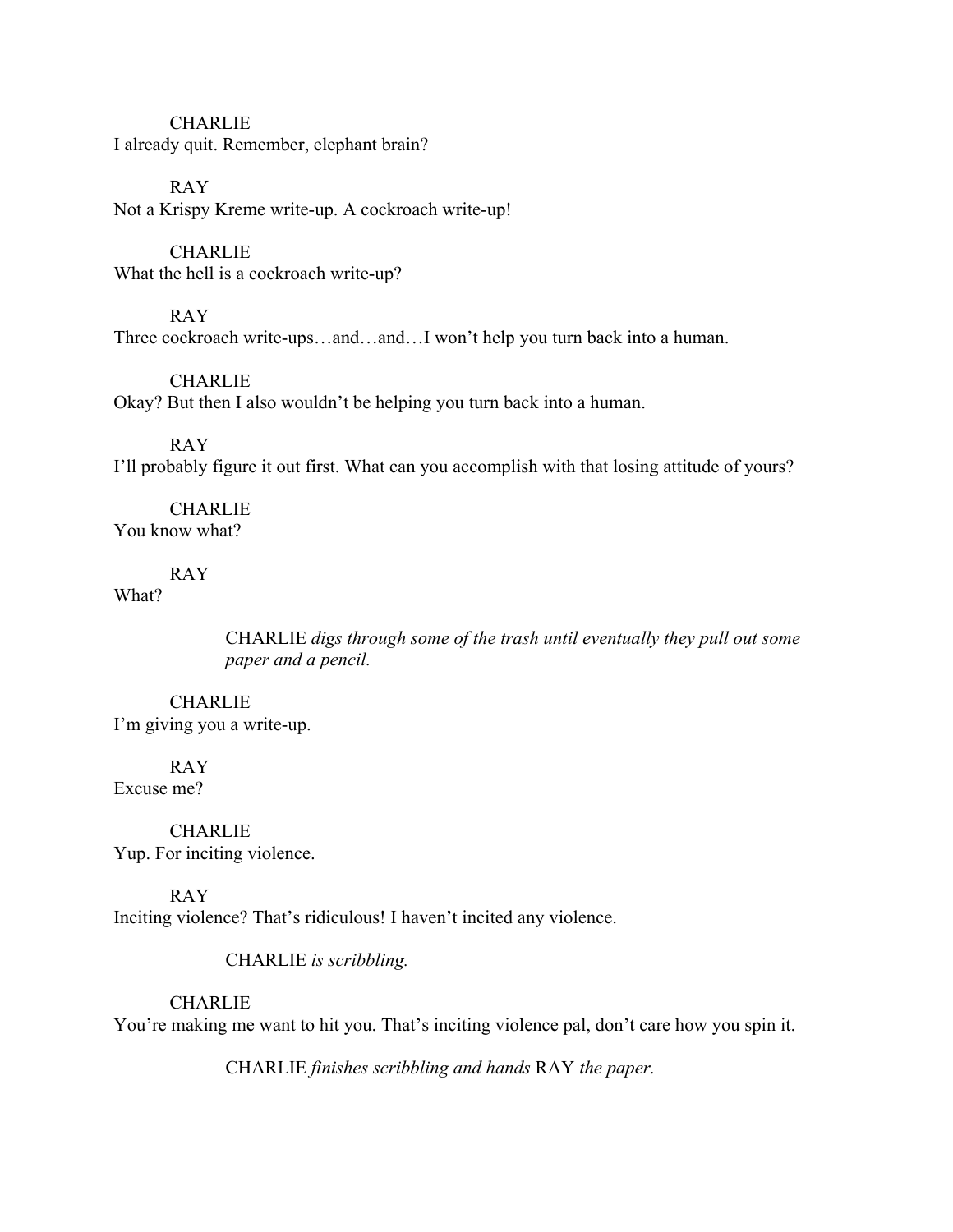#### **CHARLIE**

You've been served. That's a thing people say.

RAY Not in this context.

RAY *takes the paper.*

**CHARLIE** Well. I just did. So... yes in this context. When you're wrong, you're wrong.

RAY *ignores this as he reads the paper.*

RAY This is absurd! Take this back.

#### **CHARLIE**

Are you kidding me? It's already been written, Ray. I can't just take it back. Like how officers can't undo a ticket once they've already written it. Life doesn't have undo buttons. You made your bed and now you've got to sleep it.

RAY

There has to be an appeal process then. I don't want this!

**CHARLIE** 

Oh, there's an appeal process. This is America after all.

#### RAY

Okay. How do I appeal?

**CHARLIE** Let me see the write-up.

RAY *hands* CHARLIE *the write-up.* CHARLIE *scribbles on it.*

#### CHARLIE

Ah. Says here you waived your right to an appeal the second you became a cockroach.

RAY You just made that up!

**CHARLIE** 

Don't argue with me – I'm just reading what it says. The write-up stands!

RAY This is stupid! You're stupid!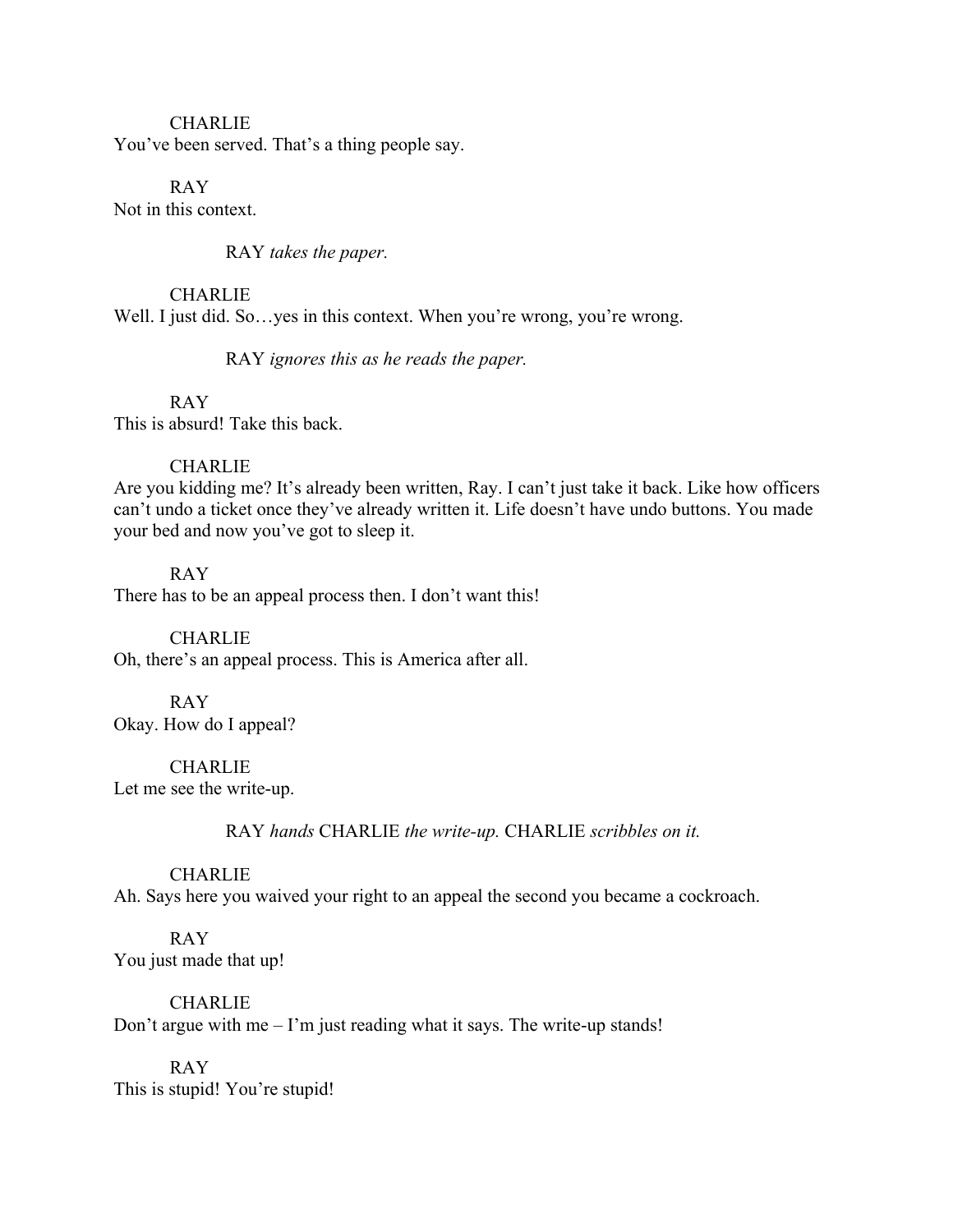#### **CHARLIE**

And you're just asking for another write-up. Cool your mandibles.

#### RAY

I don't need you. I don't need your help.

RAY *moves away from* CHARLIE.

#### RAY

I'm going to be over here – and I'm going to figure out how to turn back into a human. And I'm not going to tell you how when I figure it out! And you know what else?

**CHARLIE** 

What else?

#### RAY

When I'm human again, I'm going to look at you wriggling around on the pavement, and I'm going to pick you up. I'm going to put you in a shoebox and you're going to be my little pet for the rest of our lives! I'll feed you Werther's Originals every day. That's it. Nothing but Werther's Originals.

CHARLIE

I like Werther's Originals.

#### RAY

Fine. What's something you hate?

#### CHARLIE

In general? I hate those advertisements on YouTube videos that are counting down so you think you can skip them but then you realize it's an unskippable ad. It's like false hope. Should be illegal if you ask me.

RAY No what's a food you hate!

**CHARLIE** Are we sticking with candy for this?

RAY Sure, whatever!

#### **CHARLIE**

Swedish fish. Those are disgusting. The country of Sweden should be ashamed…if they did make those. If they didn't…well, they should sue whoever did.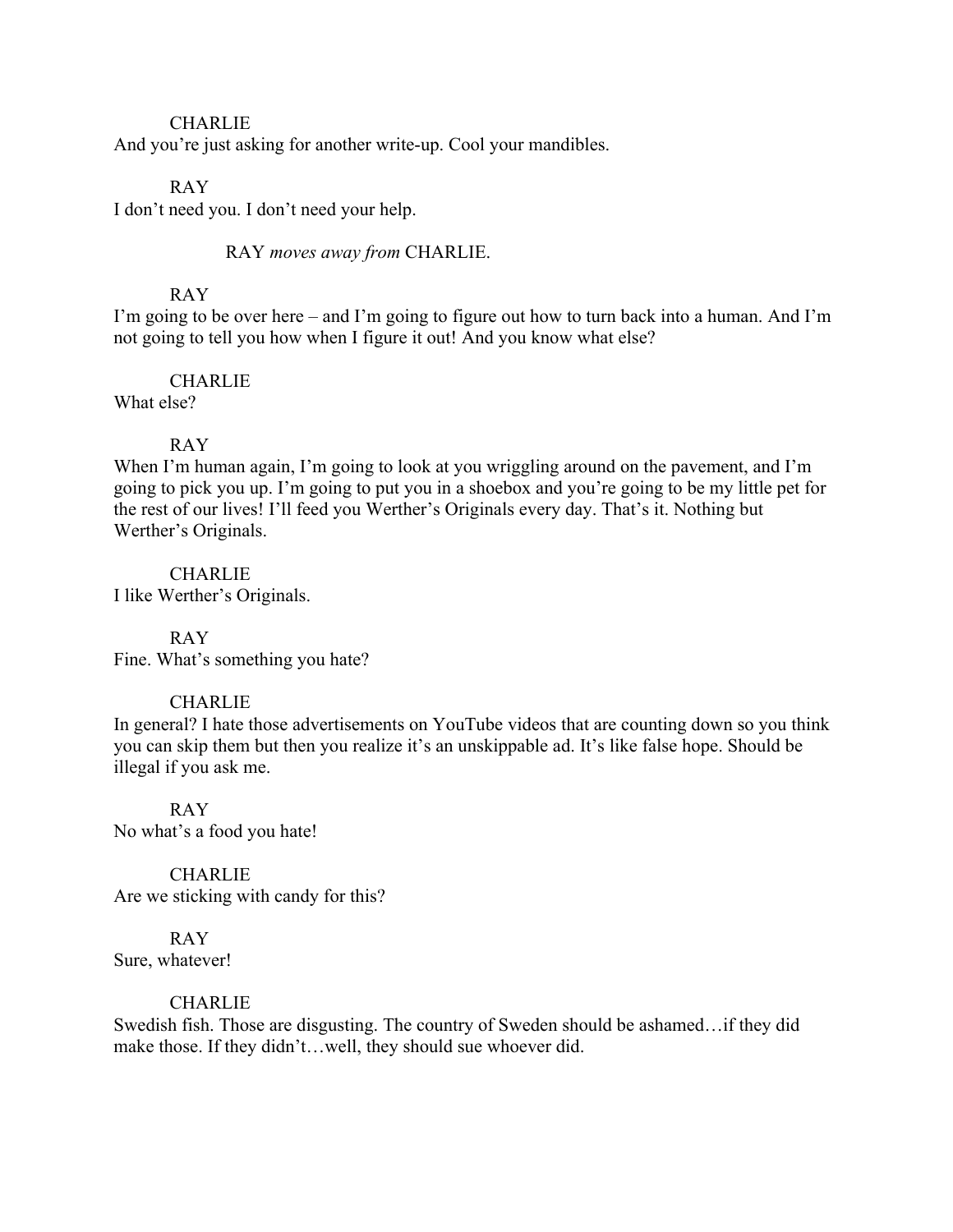RAY Fine. I'll feed you Swedish fish every day!

**CHARLIE** You're a real monster.

RAY Just leave me alone!

**CHARLIE** Whatever you say, "boss".

RAY I don't care if that was sarcasm. You still acknowledged me as the boss.

CHARLIE (*Under their breath*) You're so petty.

RAY What was that?

**CHARLIE** Nothing. Just ignore me. I'm just livin' my best cockroach life over here.

RAY *begins scribbling again.*

#### RAY

Captain's log: Day two. We had just closed up shop when the unspeakable happened. There was no pain, just a slight disorientation as-

CHARLIE *begins scribbling.*

#### **CHARLIE**

Captain's log: Day two: The slimy, short-tempered, roach I was with, Ray, has abandoned me. It's for the best, though. As Ray has always been weak. In his human formed he lacked strength and in his-

RAY What are you doing!?

**CHARLIE** Hm? Oh. Nothing. Why do you care what I'm doing?

RAY What are you doing!?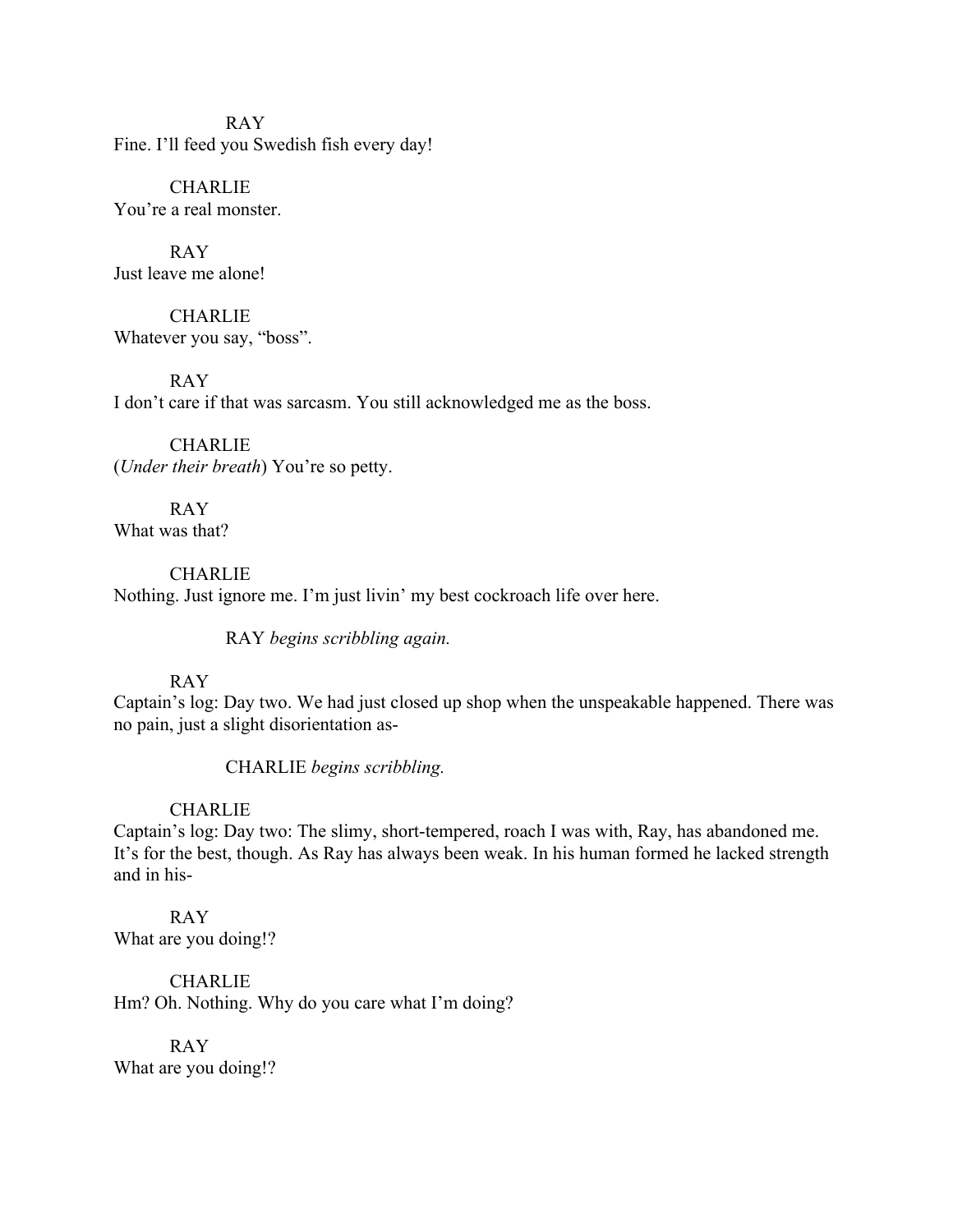#### **CHARLIE**

What's it look like I'm doing?

#### RAY

It looks like you're doing something you shouldn't be doing.

#### **CHARLIE**

Well. Get your eyes checked because I'm doing exactly what I should be doing. I'm writing my captain's log.

#### RAY

You can't write a captain's log! I'm writing a captain's log!

#### **CHARLIE**

That's silly. You can't write a captain's log. You're not even a captain. It's a basic prerequisite to writing a captain's log.

#### RAY

You're not even a captain! You're a cockroach!

**CHARLIE** Yeah. I'm captain of the cockroaches.

RAY No, you are not!

### **CHARLIE**

We voted.

RAY Who voted?

CHARLIE *indicates that they both were involved.*

## **CHARLIE**

Uh, we did…

#### RAY

I did not!

CHARLIE *pulls out the write-up paper and scribbles on it.*

#### CHARLIE

Says here that by getting written up, you therefore cast a vote for me to be the captain of the cockroaches.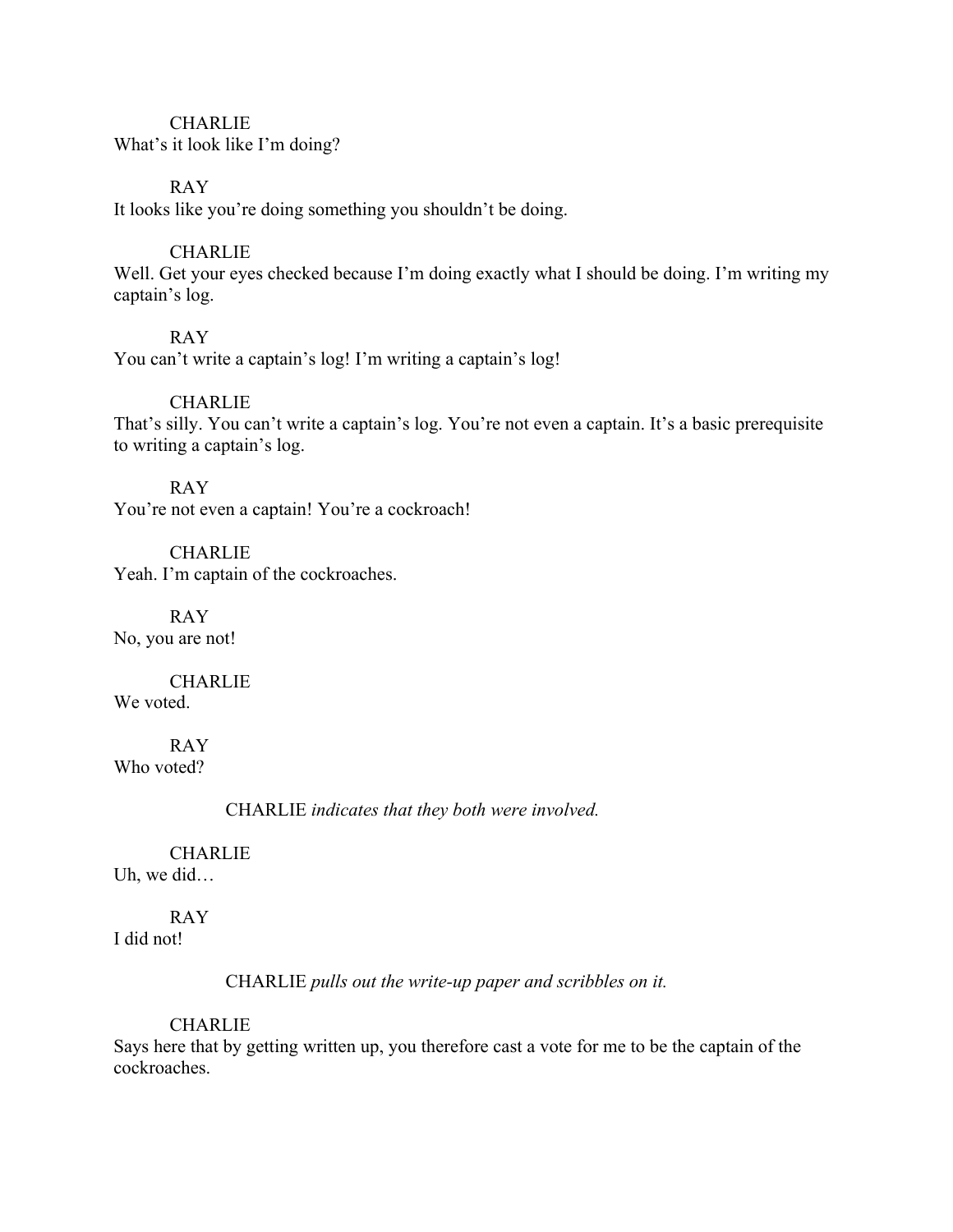RAY I didn't agree to this!

CHARLIE

Don't worry. I will be firm but just. Let's be honest, I'm the best roach for this job. I bring with me some dignity to the title.

RAY Let me see that write-up.

**CHARLIE** That's a negative.

RAY Let me see it.

**CHARLIE** No. I'm the captain now. Get used to it.

RAY Charlie…

**CHARLIE** Yes, subordinate?

> RAY *charges* CHARLIE. *They grapple for the write-up until* RAY *wins it over and rips it into pieces.*

#### RAY

There! Null and void! Now there's no write up! Now you're not captain! You're just a cockroach!

#### **CHARLIE**

…You're right, Ray. There's no more write-up…and nothing has changed. You're still you. I'm still me. We're still cockroaches. There are no captains. There never was. We're just two bugs on the streets of New York. We shouldn't be wasting our time arguing over made-up things. We should be doing what cockroaches do best. We should be surviving. This is all very confusing and strange, but that's all we can do right now.

#### RAY

I…I think you may be right. We don't need to be captains right now…we just need to be. You know? To be there for each other. To help and support this…unfortunate transition.

#### **CHARLIE**

Well said. Now, what do you say we go scavenge the streets for some sewage we can dig our mandibles in? Let's survive.